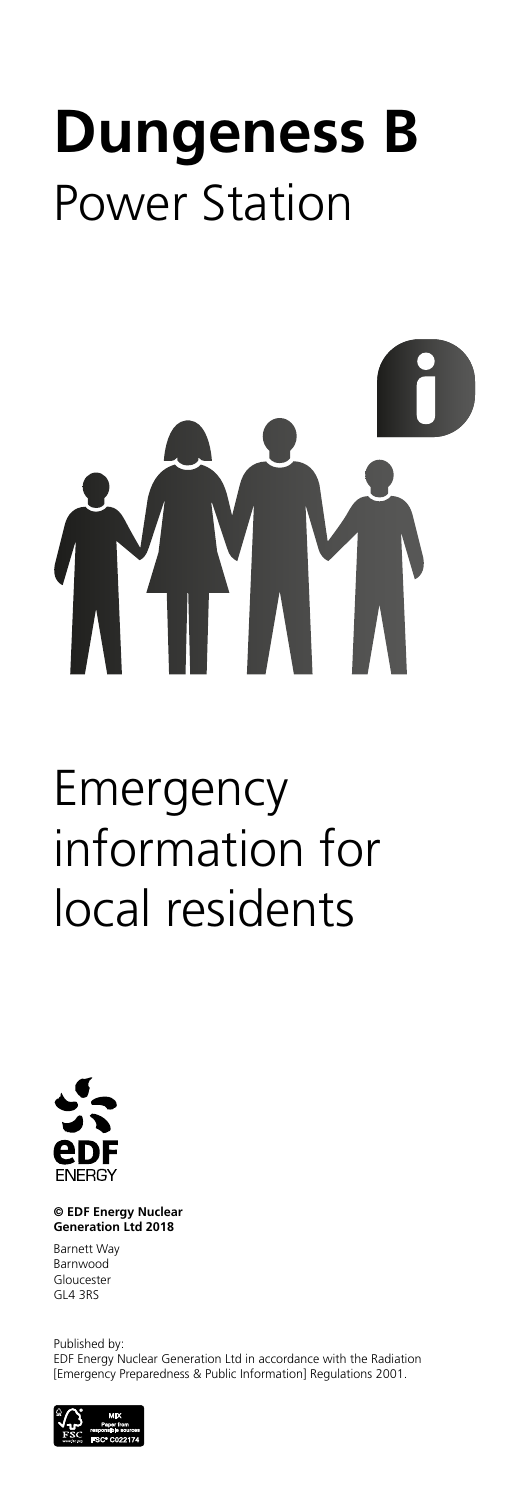You have received this calendar because your residential / business premises lie within 2.4km/1.5 miles (the detailed emergency planning zone) of Dungeness B Power Station. Please refer to the location map inside the front cover of this calendar.

This calendar describes how the emergency arrangements might affect you as a local resident, visitor or worker. It has been issued by the site operator in accordance with the Radiation [Emergency Preparedness & Public Information] Regulations 2001 (REPPIR).

Please retain this calendar.

- **•** Nuclear power stations are designed, operated and regulated to ensure that accidents are highly unlikely. However, it is prudent to have arrangements to deal with such a situation should it occur.
- **•** The information contained in this calendar tells you about these arrangements and explains what you need to do in the event of an emergency to protect you from exposure to radiation and radioactive material.



- **1.** Actions
- **2.** Information
- **3.** Further information
- **4.** Location of evacuation assembly points
- **5.** Registration card

If you occupy a residential or business premises within the area, you will have been issued with a supply of stable iodine tablets. These need to be kept in a safe place, which should be recorded here in case you need to find them.

\_\_\_\_\_\_\_\_\_\_\_\_\_\_\_\_\_\_\_\_\_\_\_\_\_\_\_\_\_\_\_\_\_\_\_\_\_\_\_\_\_\_\_\_\_\_\_\_\_\_\_\_\_\_\_\_\_\_\_\_\_\_\_\_\_

New occupants of these premises can apply for stable iodine tablets from;

The Director of Public Health Kent County Council Sessions House County Hall Maidstone Kent, ME14 1XX 03000 414141

in the first instance, or;

EDF Energy Emergency Planning Group Barnett Way Barnwood Gloucester, GL4 3RS 01452 654841

**Dungeness B Power Station** 

# **Off site nuclear emergency information**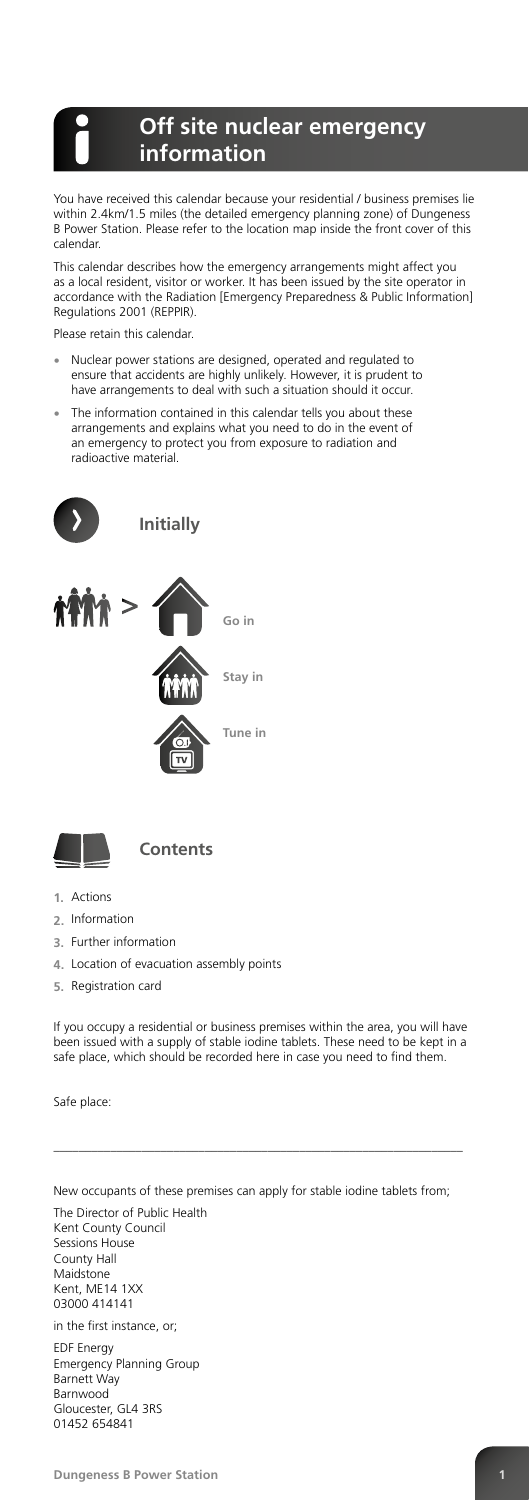

If there is an **off site nuclear emergency**, the primary means of notification will be:

**•** by automated telephone notification system.

Other means of notification will be:

- **•** by staff under the direction of the police
- **•** by social media
- **•** by local radio and/or television.

Make sure any neighbours are aware of the emergency.

Protective actions may include:

- **•** staying indoors/shelter
- **•** taking stable iodine tablets
- **•** leaving the area/evacuation.



#### **Staying indoors**

People at home should:

- **•** go indoors
- **•** bring domestic pets indoors
- **•** leave all farm animals where they are
- **•** close all outside doors and windows
- **•** switch off any ventilation or extractor fans
- **•** monitor official social media accounts
- **•** tune into your local radio/TV and listen for any further instructions.



#### **Television, radio and social media**

Your local radio/TV stations and media sites

- **•** BBC Radio Kent (96.7 / 104.2 MHz FM / DAB / internet)
- **•** BBC Radio Sussex (104.5 MHz FM / 116 KHz MW / 95.3 MHz [Central] / DAB / internet)
- **•** Heart Radio: East Kent (102.8 MHz FM / DAB / internet) West Kent (103.1 MHz FM / DAB / internet)
- **•** Heart Sussex (102.4 MHz FM / 103.5 MHz FM)
- **•** Kent Fire & Rescue Service Facebook: www.facebook.com/kentfirerescue
- **•** Kent Fire & Rescue Service Twitter: www.twitter.com/kentfirerescue



People not at home should:

- **•** if you are indoors, remain where you are
- **•** if you are outdoors make your way to nearby premises where you can remain indoors
- **•** if you are travelling in a vehicle, ensure all windows and vents are closed.



# **1. Actions**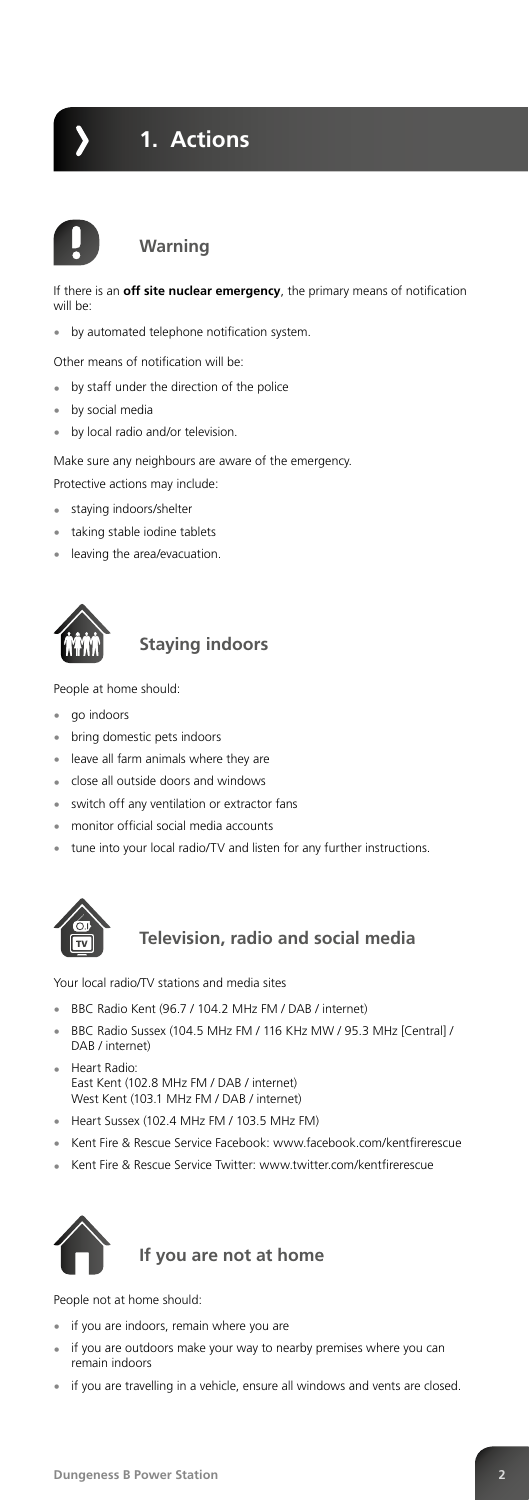**Leaving the area**

If asked to leave the area:

| $\bullet$ | get together the people in your household (excluding children at<br>school) and pets                                                                 |  |
|-----------|------------------------------------------------------------------------------------------------------------------------------------------------------|--|
| $\bullet$ | pack a supply of warm clothing                                                                                                                       |  |
| $\bullet$ | pack any special food that anyone in your family needs                                                                                               |  |
| $\bullet$ | pack any medicines that anyone in your family needs                                                                                                  |  |
| $\bullet$ | take personal documents and valuables                                                                                                                |  |
| $\bullet$ | pack some books and toys for children                                                                                                                |  |
| $\bullet$ | complete the registration card in the calendar and take both with you                                                                                |  |
| $\bullet$ | make sure fires are out and that cookers, ventilation fans, TVs etc. are<br>turned off and unplugged. Close all internal doors                       |  |
| $\bullet$ | leave a white sheet hung up inside a front room window to denote<br>you have left the premises                                                       |  |
| $\bullet$ | lock up your property                                                                                                                                |  |
| $\bullet$ | leave using your own transport, keeping windows and ventilation closed.<br>If this is not possible you will be told where transport will be provided |  |

- **•** go to the evacuation assembly points (see map) or any other centre designated. You can take your pets with you to the designated rest centre where they will be documented and looked after
- **•** or, go to a friend or relative's home if it is outside the evacuation area but please inform the police of your location with the registration card
- **•** unless otherwise directed the designated rest centres can be found at The Marsh Academy, Station Road, New Romney TN28 8BB and Brockhill Performing Arts College, Sandling Road, Hythe, CT21 4HL. A rest centre is a temporary place of safety where any welfare or social needs can be met.



**Stable iodine tablets**

(See information on page 5)

When advised, take the stable iodine tablets issued to you, in accordance with the instructions provided.

Where evacuation takes place, further tablets will be available for issue at the evacuation assembly points.

Further advice will be given on the day, depending on the circumstances.

**Dungeness B Power Station 3** 



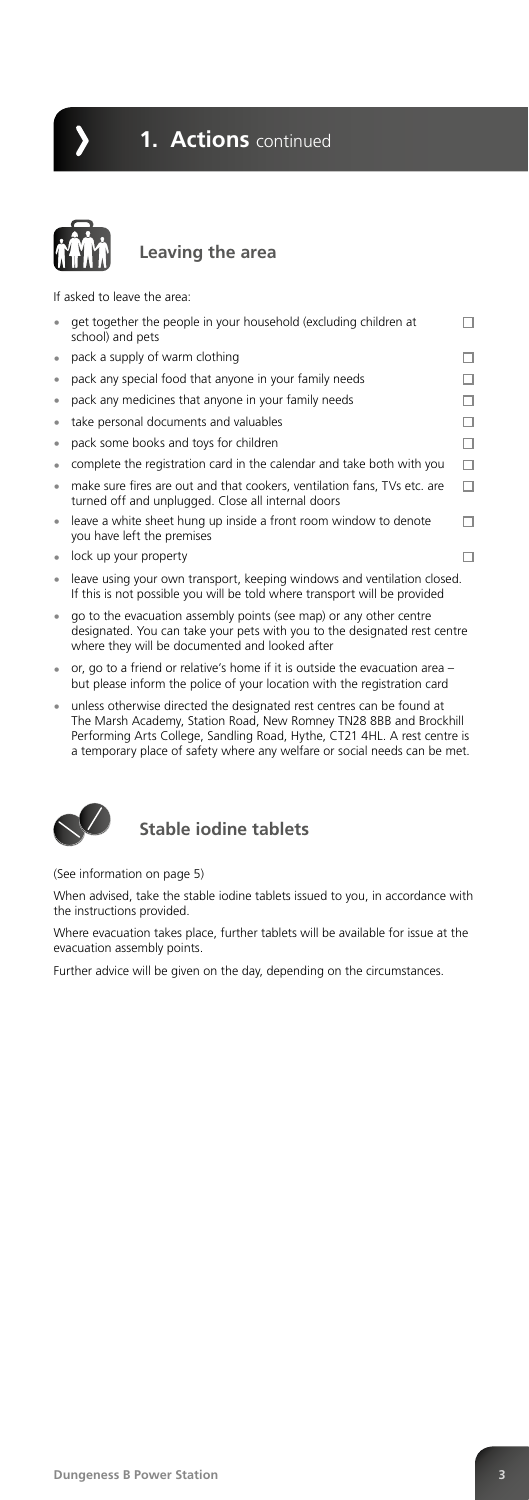# **School children**

The local authority will make special arrangements for children at school and for reuniting them with their families.

Do **not** go and collect children from school.



### **Vulnerable people**

Persons being cared for in premises known to the local authority or health authority and who would have difficulty leaving the area will have special arrangements made for them.



#### **Farmers, fishermen & food producers**

- **•** The Food Standards Agency is responsible for providing advice on food safety in the event of a release of radioactivity.
- **•** If a radioactive release occurred, radioactive material could contaminate agricultural food production (for example crops in fields and allotments) over a wide area.
- **•** The Food Standards Agency advice will protect those people who may consume this contaminated food on a regular basis and over a long period of time. The area covered by food advice is therefore likely to be larger than the area in which evacuation or shelter is required.



### **Food, water & medicines**

- **•** Safe to use:
	- **•** food stored indoors, for example in homes or shops
	- **•** medicines stored in their normal packaging
	- **•** mains tap water, unless told otherwise.
- **•** Wait for official guidance before:
	- **•** using private water supplies
	- **•** consuming food stored outdoors, for example on open-air markets or stalls
	- **•** harvesting fresh produce to eat, for example from a garden or allotment.



The Coastguard will warn shipping and boats.



If you are advised to leave and circumstances permit, take your pets with you. If they are left behind seek advice at the evacuation assembly points.



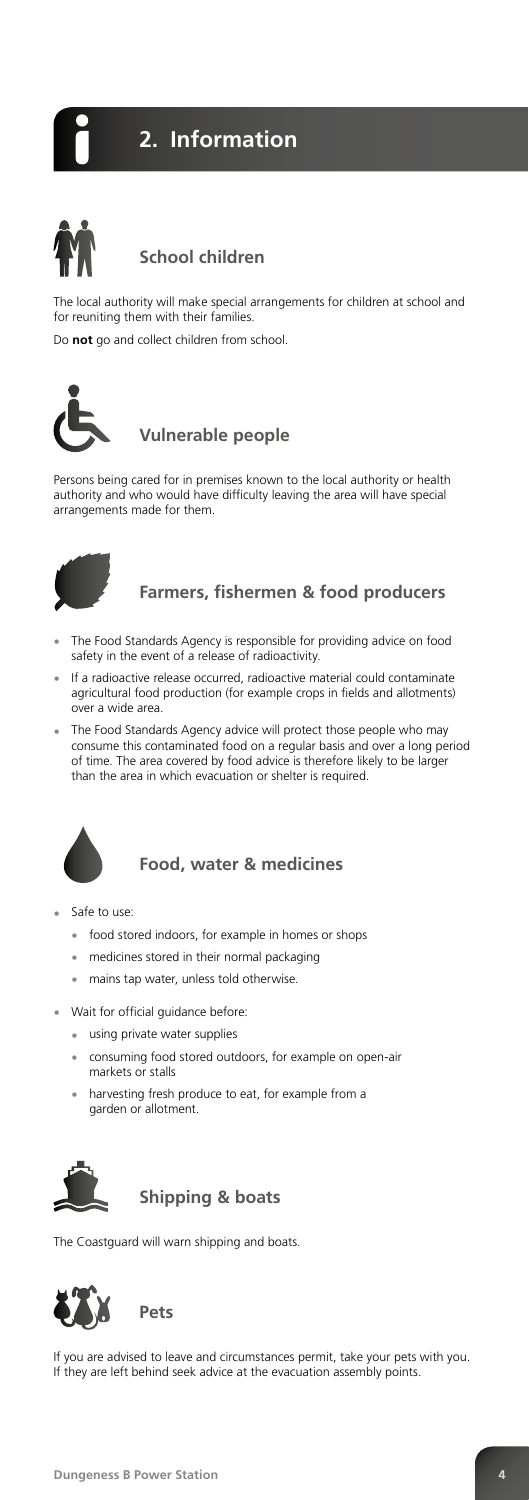# **Stable iodine tablets**

Stable iodine tablets have been issued to occupiers of all premises within the area surrounding the power station site.

The tablets are only taken in the event of an off site nuclear emergency being declared at Dungeness B Power Station.

The tablets act by "topping up" the thyroid gland with stable (nonradioactive) iodine in order to prevent it from accumulating any radioactive iodine that may be released to the environment.

If moving house please leave the stable iodine tablets in place at the property for future householders.

Additional stocks of stable iodine tablets are available to be issued following an emergency.

An information leaflet was provided with the tablets explaining the dose to be taken. Only one dose should be necessary and the tablets can be taken by all age groups. The tablets should be taken as soon as possible to get the maximum benefit.

**Note 1**: the only people who should **not** take these tablets are those who know that they are allergic to iodine and those who have the very rare conditions of hypocomplementaemic vasculitis or dermatitis herpetiformis. Your doctor will have told you if you have either of these conditions. But if you have any worries, check now with your GP.

**Note 2**: very young babies (less than one month old) and women more than six months pregnant should take the tablets as directed in the leaflet issued with the tablets, but should thereafter be seen by their GP who will arrange for any necessary checks to be undertaken by a paediatrician.



**After the emergency is over**

You will be allowed to return home once the area has been declared safe.

**Dungeness B Power Station 5** 

**2. Information** continued

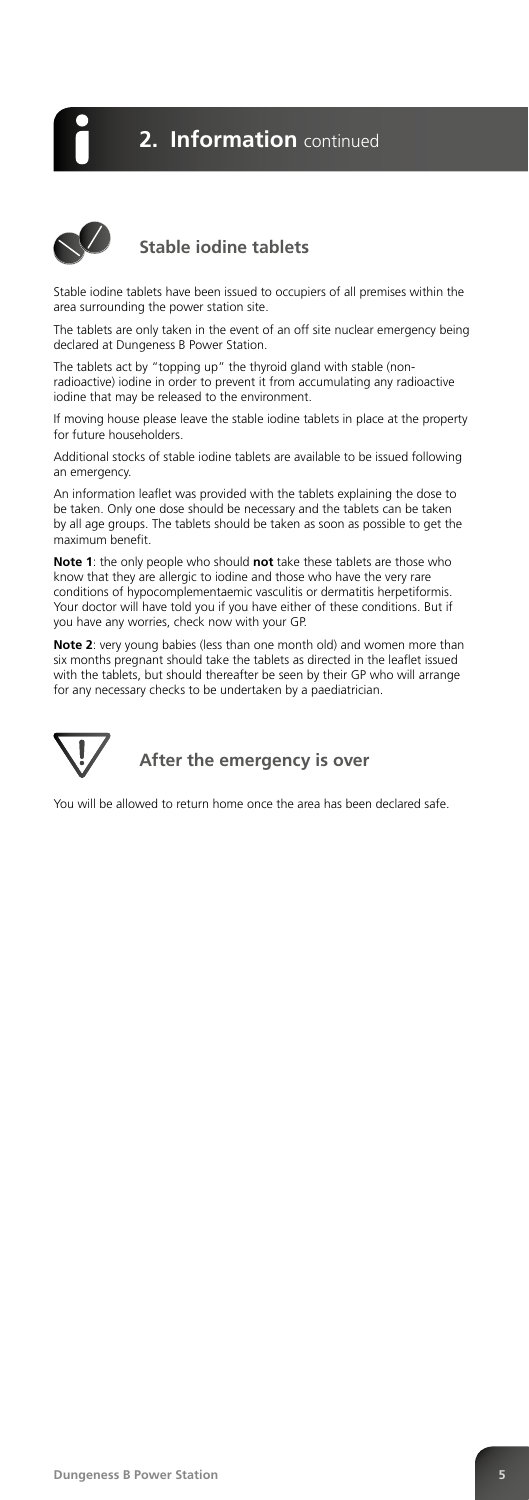A copy of this calendar and guidance information, together with the supplied pack of stable iodine tablets should be kept at this property at all times.

Additional copies of the calender can be obtained from the communications officer at Dungeness B Power Station using the contact number below.

Occupants of premises who have been issued with stable iodine tablets should keep them in a safe place, and readily accessible in the event of an emergency.

If you would like to know more details about these arrangements, the following publications are available at local libraries:

- **•** Arrangements for Responding to Nuclear Emergencies (published by Her Majesty's Stationery Office [HMSO])
- **•** EDF Energy Nuclear Generation Emergency Plan for Dungeness B Power Station
- **•** Local Authorities' Off Site Emergency Plan for Dungeness B Power Station

The following organisations are involved in the emergency arrangements for the power stations and are represented on the Emergency Planning Consultative Committee:

- **•** Kent County Council and East Sussex County Council
- **•** Shepway District Council
- **•** Kent Police
- **•** Kent Fire & Rescue Service
- **•** South East Coast Ambulance Service NHS Foundation Trust
- **•** Affinity Water
- **•** Environment Agency
- **•** Food Standards Agency
- **•** Department for Communities and Local Government (DCLG)
- **•** HM Coastguard
- **•** Office for Nuclear Regulation
- **•** Magnox Ltd
- **•** EDF Energy
- **•** NHS England
- **•** Public Health England
	- **•** Kent, Surrey and Sussex Public Health England Centre
	- **•** Centre for Radiation, Chemical and Environmental Hazards (Radiological Protection).

The Radiation (Emergency Preparedness and Public Information) Regulations 2001, (REPPIR) require operators to assess the hazards on site and submit a report of this assessment to the Office for Nuclear Regulation (ONR). This information, along with any additional information ONR may request, is used to determine the need for, and the extent of, the area requiring the local authority to produce an off-site emergency plan to protect the public in the unlikely event of a radiation emergency.



#### Council

- 
- EDF Energy Dungeness B Power Station Tel: 01797 343300
- **•** County Emergency Centre Tel: 01622 675570

**•** EDF Energy Tel: 01452 652222

# **3. Further information**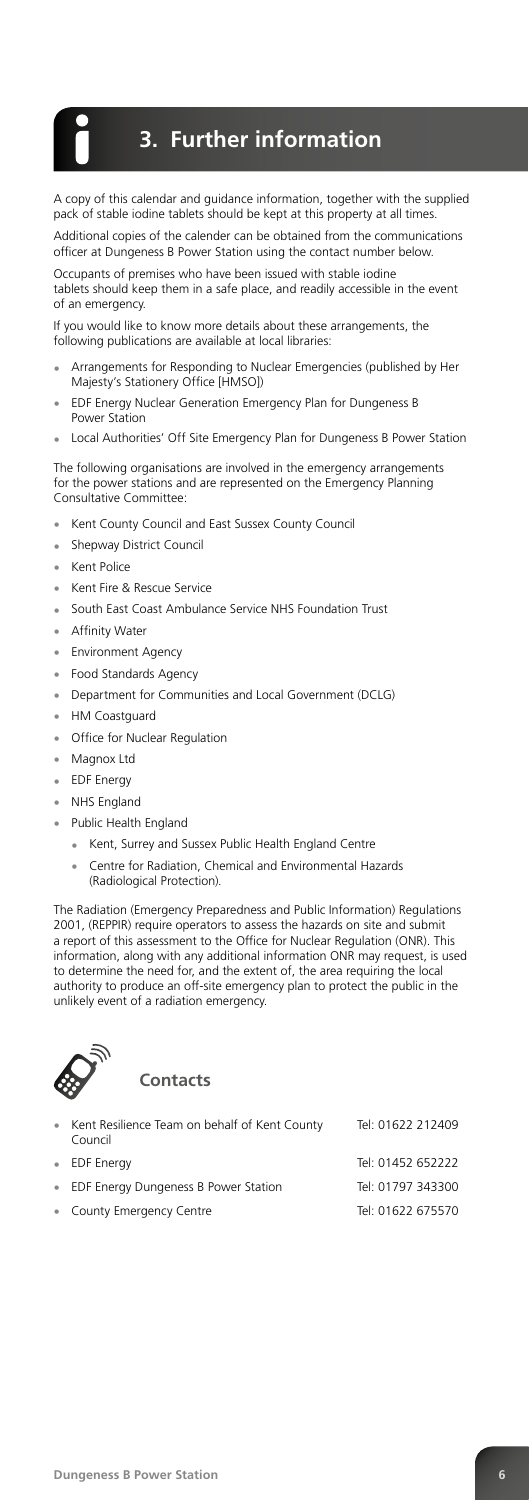**At Lydd**

#### **Lydd Community Hall** Lydd

**•** Street plan







#### **Lade Stores**

1 Taylor Road, Lydd-on-Sea

**•** Street plan



#### **Dungeness B Power Station 1988 7**